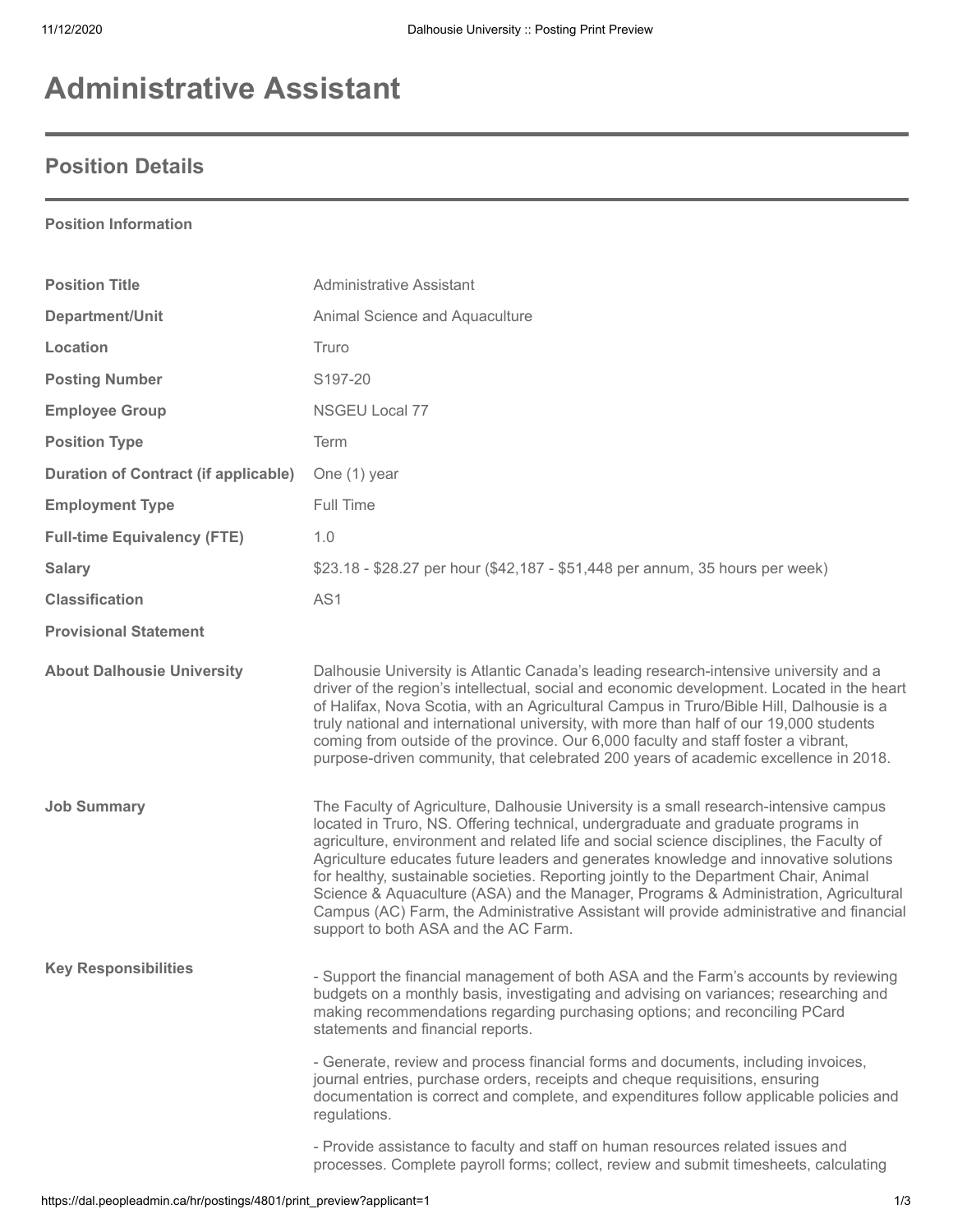| 11/12/2020                                               | Dalhousie University :: Posting Print Preview                                                                                                                                                                                                                                                                                                                                                                                                                                                                                                                                                                                                                                                                          |
|----------------------------------------------------------|------------------------------------------------------------------------------------------------------------------------------------------------------------------------------------------------------------------------------------------------------------------------------------------------------------------------------------------------------------------------------------------------------------------------------------------------------------------------------------------------------------------------------------------------------------------------------------------------------------------------------------------------------------------------------------------------------------------------|
|                                                          | overtime; support academic search committees.                                                                                                                                                                                                                                                                                                                                                                                                                                                                                                                                                                                                                                                                          |
|                                                          | - Provide administrative support to the Department Chair and Farm Managers as well as<br>to faculty and staff in both units. Maintain electronic and paper records, including<br>detailed equipment records (e.g. repairs, recovery fees).                                                                                                                                                                                                                                                                                                                                                                                                                                                                             |
|                                                          | - Serve as a resource to faculty, staff and students regarding University policies,<br>procedures and regulations. Respond to a wide variety of inquiries from staff and faculty<br>as well as students and the general public.                                                                                                                                                                                                                                                                                                                                                                                                                                                                                        |
|                                                          | - Provide back-up administrative support as required.                                                                                                                                                                                                                                                                                                                                                                                                                                                                                                                                                                                                                                                                  |
| <b>Note</b>                                              |                                                                                                                                                                                                                                                                                                                                                                                                                                                                                                                                                                                                                                                                                                                        |
| <b>Qualifications</b>                                    | Business/Office Administration diploma with approximately three to five years related<br>experience (or equivalent combination of training and experience). Demonstrated<br>knowledge of and/or experience in budget review and accounting systems required.<br>Demonstrated attention to detail, organizational skills and ability to problem-solve while<br>balancing competing priorities required. Must demonstrate strong interpersonal and<br>communication (verbal and written) skills. Strong MS Office skills, particularly Excel and<br>Word, are required. Familiarity with Dalhousie's online financial records systems and/or<br>human resources processes (e.g. payroll, recruitment) would be an asset. |
| <b>Job Competencies</b>                                  |                                                                                                                                                                                                                                                                                                                                                                                                                                                                                                                                                                                                                                                                                                                        |
| <b>Additional Information</b>                            | Dalhousie University supports a healthy and balanced lifestyle. Our total compensation<br>package includes a defined benefit pension plan, health and dental plans, a health<br>spending account, an employee and family assistance program and a tuition assistance<br>program.                                                                                                                                                                                                                                                                                                                                                                                                                                       |
| <b>Application Consideration</b>                         | Bargaining unit employees for NSGEU local 77 are given first consideration and will be<br>notified regarding the status of their application. All other applicants will be considered<br>when there is no qualified internal candidate.                                                                                                                                                                                                                                                                                                                                                                                                                                                                                |
|                                                          | We thank all applicants for their interest, however, only candidates selected for an<br>interview will be contacted.                                                                                                                                                                                                                                                                                                                                                                                                                                                                                                                                                                                                   |
| <b>Diversity Statement</b>                               | Dalhousie University is committed to fostering a collegial culture grounded in diversity<br>and inclusiveness. The university encourages applications from Indigenous persons,<br>persons with a disability, racially visible persons, women, persons of a minority sexual<br>orientation and/or gender identity, and all candidates who would contribute to the<br>diversity of our community. For more information, please visit<br>www.dal.ca/hiringfordiversity.                                                                                                                                                                                                                                                   |
| <b>Posting Detail Information</b>                        |                                                                                                                                                                                                                                                                                                                                                                                                                                                                                                                                                                                                                                                                                                                        |
| <b>Number of Vacancies</b>                               | One $(1)$                                                                                                                                                                                                                                                                                                                                                                                                                                                                                                                                                                                                                                                                                                              |
| <b>Open Date</b>                                         | 11/12/2020                                                                                                                                                                                                                                                                                                                                                                                                                                                                                                                                                                                                                                                                                                             |
| <b>Close Date</b>                                        | 11/19/2020                                                                                                                                                                                                                                                                                                                                                                                                                                                                                                                                                                                                                                                                                                             |
| <b>Open Until Filled</b>                                 | <b>No</b>                                                                                                                                                                                                                                                                                                                                                                                                                                                                                                                                                                                                                                                                                                              |
| <b>Special Instructions to Applicant</b>                 |                                                                                                                                                                                                                                                                                                                                                                                                                                                                                                                                                                                                                                                                                                                        |
| <b>Quick Link for Direct Access to</b><br><b>Posting</b> | http://dal.peopleadmin.ca/postings/4801                                                                                                                                                                                                                                                                                                                                                                                                                                                                                                                                                                                                                                                                                |

## **Supplemental Questions**